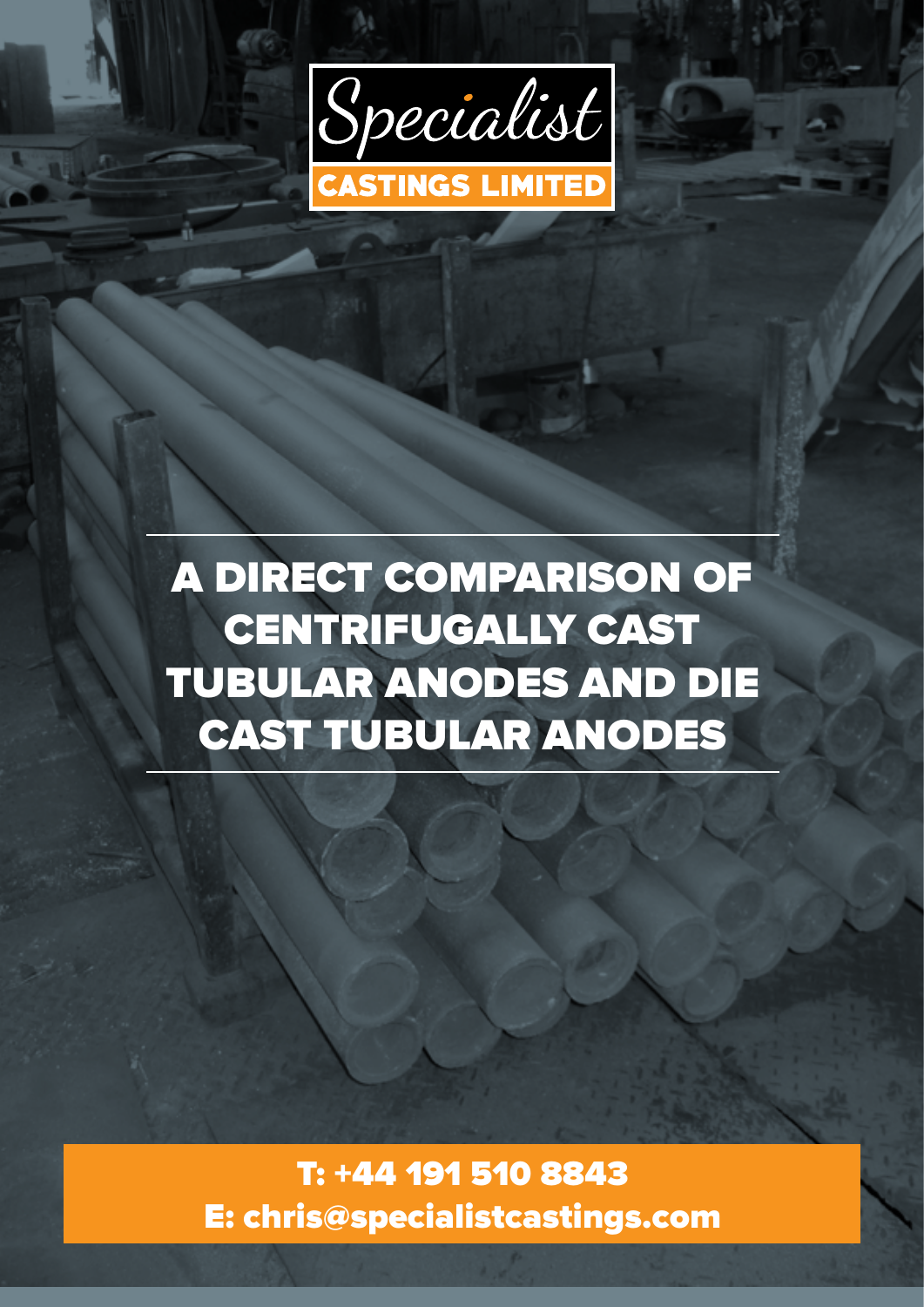The best way to verify the integrity of the sub-surface structure of a casting is by x-ray. By taking x-ray shots along the length of the casting to ASTM E94 it is possible to view images of the structure and therefore universally define the overall integrity of the casting. X-ray acceptance standards ASTM E186 and ASTM E446 list defects from severity level 1 (the best level) down to level 5 (the worst level).

## **WHAT IS THE SIGNIFICANCE OF DEFECT LEVELS?**

By examining the quality levels 1 to 5 that are exhibited by the anodes, it is quickly possible to understand how the theoretical design life of the anode system will be affected. If the x-ray testing determines the casting flaws are level 1, then no Cathodic Company or end user has, to anyone's knowledge, found the life of the anode system to be cut short by any significant time span. This is not surprising when many high integrity items used in medical and aerospace environments accept castings exhibiting level 1 defects.

At level 2 acceptance criteria, there are some specific flaws that will influence the overall life of the anode, however, the size and frequency of these flaws are sufficiently small that their existence does not immediately necessitate the need for the casting to be scrapped. The x-ray acceptance criteria should (and does) take in to account both the size, frequency and type of defect present.

#### **COMPARISON RESULTS**

This x-ray shows a die-cast anode.



surrounding pouring cup area

Circular shadow showing shrinkage level 3 positioned under pouring cup.

The below x-ray shows our centrifugally-cast anode.



Straight Wall Centrifugally-cast Anode, showing no visible defects. Therefore, better than Level 1 X-Ray.

In the top x-ray (of the die-cast anode) dark circular shadows depicting sub-surface shrinkage can be seen around the area of the pouring cup, i.e. where the metal has been poured in to the anode. These shadows are depicting an area of shrinkage and it is clear from the image that the area around the pouring cup also contains additional fragmented pockets of shrinkage seen as 'dark patches' scattered away and around the pouring cup position. In the image, this area has been defined as a level 3 defect. If an accelerated corrosion test was carried out on the whole anode, then this area would be consumed at a faster rate than the remainder of the anode. Furthermore, these areas around the pouring cup and riser have historically been the source of fissuring and cracking of the anode causing premature failure.

Likewise, if a mechanical test bar was machined out of this section of the casting, the results would fall far short of those exhibited by any section of the centrifugally cast anode. We have retained these pieces for further testing by any interested party, if so desired.

At acceptance criteria level 3 the casting may not perform correctly. Although the silicon iron material retains gas porosity by its very nature which is measurable through x-ray analysis, if the anodes are produced to level 3 then there are additional flaws in the manufacturing procedure which are quantifiable and ideally should not be accepted. Likewise at levels 4 and 5, these flaws are progressively abundant and the design life will be dramatically curtailed.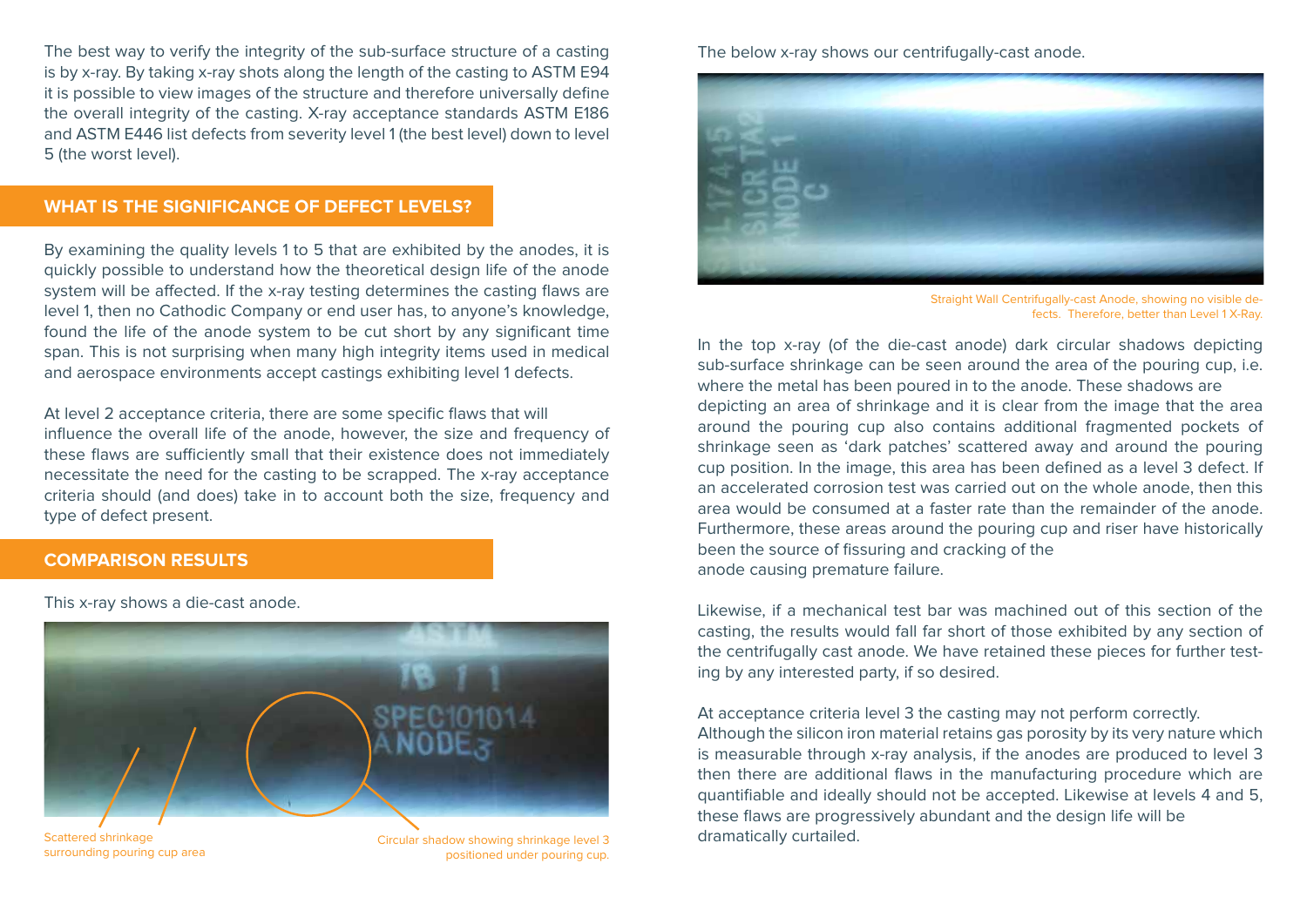Although in the 1970's, Jacobs and Hewes carried out some very basic accelerated corrosion testing on Silicon Iron Anodes, there is no industry standard that categorises this foreshortening of anode life against x-ray standards. The results by Jacobs and Hewes were primarily initiated in order to evaluate silicon iron consumption rate and not to evaluate the silicon iron castings themselves. It is our intention to carry out these Accelerated Corrosion Tests.

The table below represents the most up to date summary for assessing the design life against the x-ray level acceptance criteria. Some companies, such as the ENI Group simply state their refusal to accept any anodes that are below level 3 and other companies have based their design life on their own experience and installations.

| <b>X-Ray Level</b> | <b>Design Life</b> |
|--------------------|--------------------|
| Level 1            | 100%               |
| Level 2            | 80-100%            |
| Level 3            | 60-80%             |
| Level 4            | 20-60%             |
| Level 5            | $20\%$             |

It should be noted that the type of defect seen on the x-ray and its position in the casting will further influence the design life. For instance; a linear shrinkage defect in the wall of the casting may well cause a more dramatic reduction in life if it causes the part of the anode to fissure or tear along its axial length when in use.

Additionally, the centrifugally cast anode utilises a straight-walled anode design that has no change in cross section or thickness at the centre of the anode and no complex arrangement of sand cores (die cast anodes require up to 10 sand cores per anode) which are susceptible to individual discrepancies between every casting.

### This x-ray shows a die-cast anode.



Visible as dark shadow

This change in section is an inherent weakness in the design of a die-cast anode because the change in wall thickness means the thicker part of the casting cools more slowly than the narrow section. This slower cooling rate not only causes an inferior grain structure that is almost as poor as sand-cast anodes, but also necessitates an additional riser to help feed the shrinkage that is catalysed from the change in section. The x-ray image of the die-cast anode above shows a serious casting flaw visible as a dark shadow in the connection area and is a real-life sample confirming the difficulties encountered with this design.

By comparison, any impurities in a centrifugal casting are thrown to the bore of the casting by application of Stoke's law and are thus not detrimental to the life of the anode. This is a unique feature of the Centrifugal Casting method and is highly advantageous to the integrity of the casting.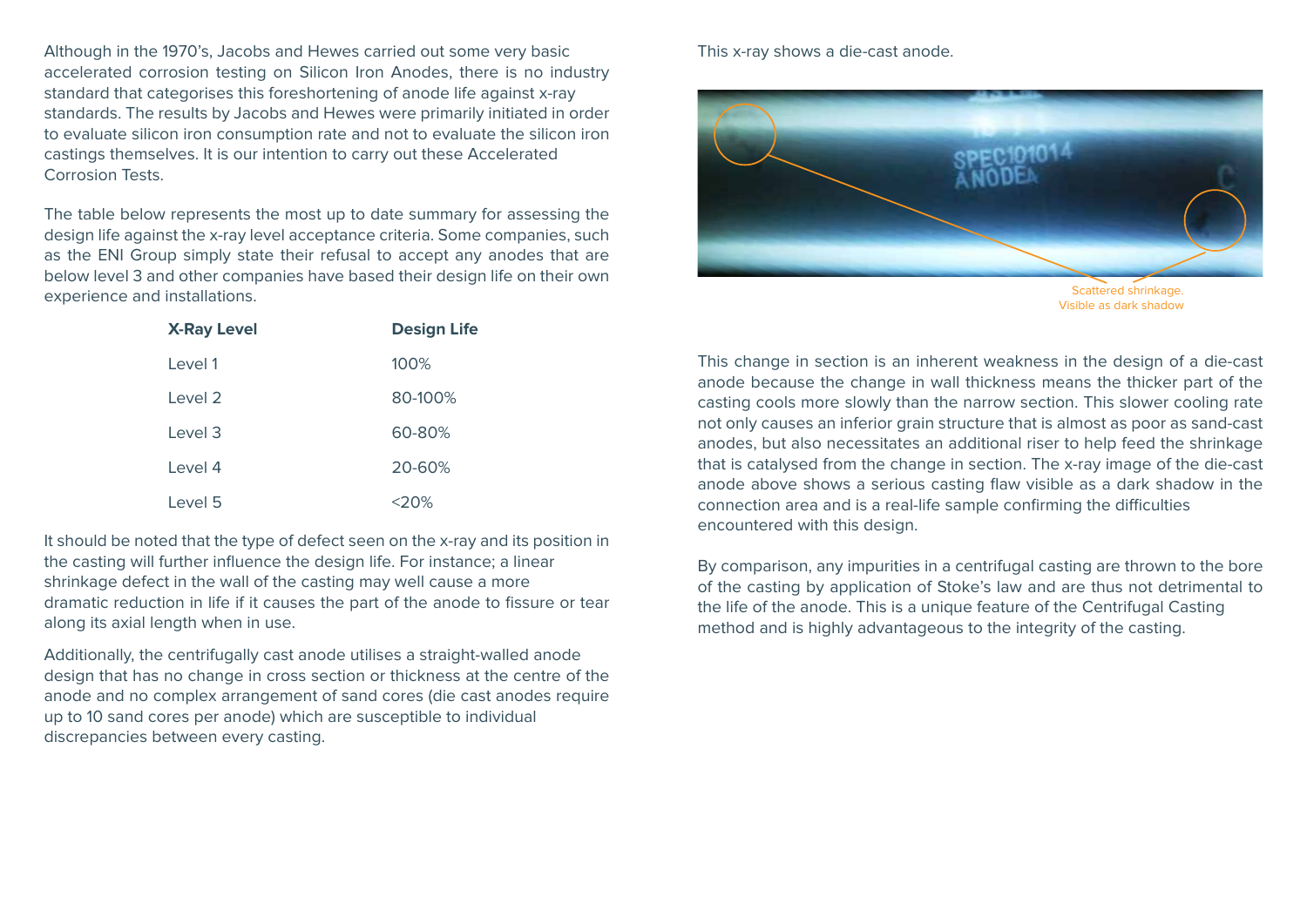# **HOW TO USE X-RAYS AS A TOOL FOR ORDERING**

Many companies are now specifying that anodes should be supplied that pass an x-ray test to level 1, level 2 or level 3 ASTM E186. Although it is not economically viable to carry out an x-ray test on every anode, it is possible to demand that anodes supplied should pass an x-ray criteria level such as level 2 or better and that a percentage of anodes should be tested. An x-ray test might cost approximately \$100 per test so it is common for specifications to require 1 in 50 anodes to undergo testing, hence adding \$2 to the cost of each anode.



Fig 4.

Specialist Castings have a manufacturing plant in the UK and a state of the art \$2m manufacturing facility at Ningbo in China, where both tubular anodes and solid anodes are made. We have anodes stocked in 2 locations in the USA, utilising purpose-made connectors that have been used in over 1 million anodes over the last 35 years (see fig 4 for TA2 and TA5A connectors). We have previously been the only manufacturer exclusively supplying tubular anodes to the Durichlor 51 Anode company. The only tooling that is required to make these connections are 2 torque wrenches (1.2 metres long) that tighten the bolt heads at the end of the connectors, to a pressure of 40lbs (ft/lbs) or 54Nm. These connections can be made in the factory or in the field.

We have 3 XRF chemical analysis machines (in both the UK and China) and our pricing reflects the significant disparity between production costs when comparing foundry production costs in China to those in North America. This chart shows a comparison in sizes between Specialist Castings Anodes and other common anode sizes.

|                         | <b>Specialist Castings / Yuxi</b><br><b>Anodes</b> | <b>Die Cast Equivalent</b> |
|-------------------------|----------------------------------------------------|----------------------------|
| TA <sub>2</sub>         |                                                    | 2.2" x 84" Length          |
| Inside Diameter         | 35.6mm Nominal                                     |                            |
| <b>Outside Diameter</b> | 58mm (51mm Min)                                    | 56mm Nominal               |
| Weight                  | 20.9KG (20.5KG Min)                                | 23KG Nominal               |
| Length                  | 2134mm (2123mm Min)                                | 2134mm Nominal             |
| Surface Area            | 0.4Msq                                             | 0.37M <sub>Sq</sub>        |
| TA <sub>3</sub>         |                                                    | 2.6" x 84" Length          |
| Inside Diameter         | 45.7mm Nominal                                     |                            |
| Outside Diameter        | 71.0mm Nominal                                     | 69mm Nominal               |
| Weight                  | 28.6KG (28KG Min)                                  | <b>32KG Nominal</b>        |
| Length                  | 2134mm (2123mm Min)                                | 2134mm Nominal             |
| Surface Area            | 0.5M <sub>Sq</sub>                                 | $0.46$ Msq                 |
| TA4                     |                                                    | 3.8" x 84" Length          |
| Inside Diameter         | 74.4mm Nominal                                     |                            |
| <b>Outside Diameter</b> | 96.0mm Nominal                                     | 74mm Nominal               |
| Weight                  | 39.2KG (38.5KG Min)                                | 41KG Nominal               |
| Length                  | 2134mm (2123mm Min)                                | 2134mm Nominal             |
| Surface Area            | $0.6M$ sq                                          | $0.49$ Msq                 |
| TA <sub>5</sub>         |                                                    | 4.8" x 84" Length (Light)  |
| Inside Diameter         | 99.0mm Nominal                                     |                            |
| <b>Outside Diameter</b> | 124.0mm Nominal                                    | 81mm Nominal               |
| Weight                  | 49.9KG (49.2KG Min)                                | <b>56KG Nominal</b>        |
| Length                  | 2134mm (2123mm Min)                                | 2134mm Nominal             |
| Surface Area            | $0.8M$ sq                                          | 0.55Msq                    |
| TA5A                    |                                                    | 4.8" x 84" Length (Heavy)  |
| Inside Diameter         | 86.4mm Nominal                                     |                            |
| <b>Outside Diameter</b> | 124.0mm (116mm Min)                                | 94mm Nominal               |
| Weight                  | 79.4KG (79.0KG Min)                                | 79KG Nominal               |
| Length                  | 2134mm (2123mm Min)                                | 2134mm Nominal             |
| Surface Area            | $0.8M$ sq                                          | $0.63$ Msq                 |